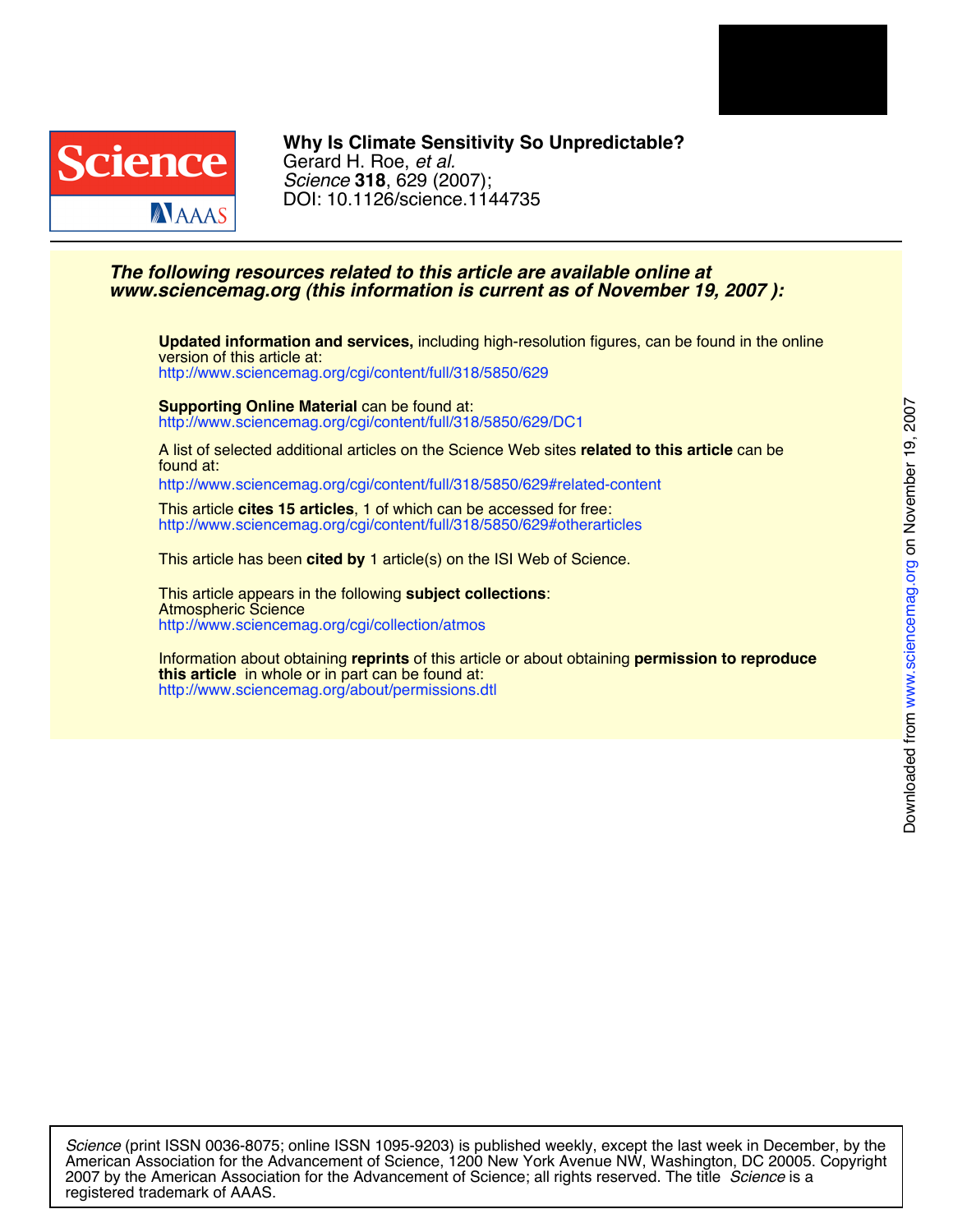result of global warming, desiccation, land use change (31), and re-excavation by increased rates of water erosion (24), as well as the dynamics of SOC replacement at sites of erosion. Based on our analysis, we reject both the notion that agricultural erosion substantially offsets fossil fuel emissions and the view that agricultural erosion is an important source of  $CO<sub>2</sub>$ .

#### References and Notes

- 1. R. Amundson, Annu. Rev. Earth Planet. Sci. 29, 535 (2001).
- 2. A. Bondeau et al., Glob. Change Biol. 13, 679 (2007).
- 3. A. D. McGuire, Glob. Biogeochem. Cyc. 15, 183 (2001).
- 4. J. Six, E. T. Elliott, K. Paustian, J. W. Doran, Soil Sci. Soc. Am. J. 62, 1367 (1998).
- 5. E. A. Davidson, I. L. Ackerman, Biogeochemistry 20, 161 (1993).
- 6. R. F. Stallard, Glob. Biogeochem. Cyc. 12, 231 (1998). 7. J. W. Harden et al., Glob. Biogeochem. Cyc. 13, 885
- (1999).
- 8. K. Yoo, R. Amundson, A. M. Heimsath, W. E. Dietrich, Glob. Biogeochem. Cyc. 19, 917 (2005).
- 9. S. V. Smith, R. O. Sleezer, W. H. Renwick, R. Buddenmeier, Ecol. Apll 15, 1929 (2005).
- 10. S. V. Smith, W. H. Renwick, R. W. Buddenmeier, C. J. Crossland, Glob. Biogeochem. Cyc. 15, 697 (2001).
- 11. R. Lal, Environ. Int. 29, 437 (2003).
- 12. P. A. Jacinthe, R. Lal, Land Degrad. Dev. 12, 329 (2001).
- 13. R. Lal, M. Griffin, J. Apt, L. Lave, M. G. Morgan, Science 304, 393 (2004).
- 14. Materials and methods are available as supporting material on Science Online.
- 15. T. A. Quine, K. Van Oost, Global Change Biol., Online Accepted Articles, 10.1111/j.1365-2486.2007.01457.x (2007).
- 16. K. Van Oost et al., Glob. Biogeochem. Cyc. 19, GB4014 (2005).
- 17. S. G. Liu, N. Bliss, E. Sundquist, T. G. Huntington, Glob. Biogeochem. Cyc. 17, 1074 (2003).
- 18. N. A. Rosenbloom, J. W. Harden, J. C. Neff, D. S. Schimel, J. Geophys. Res. 111 (G1), Art. No. G01004 JAN 31 (2006).
- 19. The proportion of eroded carbon being replaced at the eroding sites ranges from 0.11 to 0.55 when all errors are accounted for (Table 1). Based on radiocarbon studies of density separates (32) and bulk fractions (33) and on mass weights of SOC fractions (34) for globally diverse soils that are not generally eroded, the fraction of SOC that turns over within years to decades varies from 15 to 80%. Eroding sites are less studied, and carbon dynamics may be affected by the introduction of exposed subsoil, which is enriched with less reactive carbon substrates but may also provide nutrients for enhanced plant growth.
- 20. S. W. Trimble, P. Crosson, Science 289, 248 (2000).
- 21. We note that burial of SOC in depositional environments has been shown to substantially reduce decomposition (6, 9, 35) and, therefore, carbon exported beyond watershed boundaries may be assumed to be protected from further decomposition. For our watersheds, the sink term is larger than the carbon export rate (Table 1), which suggests that erosion and deposition induce a sink, irrespective of the fate of the exported carbon.
- 22. We compared our global results with our high-resolution simulations at various spatial scales and established that our approach provides unbiased and scale-independent estimates of SOC erosion at the continental scale. The range is derived by using the 95% lower/upper confidence level of the replacement term (13 to 45%) using the conservative/extreme model scenario in combination with a low/high global SOC erosion estimate.
- 23. J. Boardman, J. Soil Water Conserv. 53, 46 (1998).
- 24. A. Ito, Geophys. Res. Lett. 34, L09403 (2007).
- 25. Supporting online text.
- 26. There is also indirect evidence that previous estimates of agricultural erosion are much too high. Estimates using data on river sediment load (36) estimated that human activities have led to an increase of ~2 Pg in the global river sediment flux to the ocean (if effects of large dams

are omitted). Typical sediment delivery ratios for large basins is on the order of 10% (11), that is, an increase in global river sediment flux by 2 Pg should correspond to a global agricultural erosion rate on the order of 20 Pg, which is much more consistent with our estimates.

- 27. M. M. Bakker, G. Govers, M. D. A. Rounsevell, CATENA 57, 55 (2004).
- 28. G. W. McCarty, J. C. Ritchie, Environ. Pollut. 116, 423 (2002).
- 29. The range is obtained by multiplying the low/high global SOC erosion estimates for agricultural land by the average SOC export fraction obtained from our watersheds (30%) (Table 1).
- 30. K. Lorenz, R. Lal, Adv. Agron. 88, 35 (2005).
- 31. A. A. Berhe, J. Harte, J. W. Harden, M. S. Torn, Bioscience 57, 337 (2007).
- 32. S. Trumbore, Glob. Biogeochem. Cyc. 7, 275 (1993).
- 33. K. Harrison, W. Broecker, G. Bonani, Glob. Biogeochem. Cyc. 7, 69 (1993).
- 34. A. F. Plante et al., Eur. J. Soil Sci. 57, 456 (2006).
- 35. J. C. Ritchie, Water Resour. Bull. 25, 301 (1989).
- 36. J. P. M. Syvitski, C. J. Vorosmarty, A. J. Kettner, P. Green, Science 308, 376 (2005).
- 37. We thank R. Buddenmeier, S. Billings, A. Nicholas, W. Van Muysen, A. Berhe, and H. Van Hemelrijck for help and advice during the course of this work. Much of this work was supported by the European Commission under the Marie Curie IntraEuropean Fellowship Programme. The contents of this work reflect only the authors' views and not the views of the European Commission. K. Van Oost holds a postdoctoral position at the Fund for Scientific Research Flanders (FWO). J. Six and S. De Gryze were supported by the Kearney Foundation of Soil Science.

### Supporting Online Material

www.sciencemag.org/cgi/content/full/318/5850/626/DC1 Materials and Methods SOM Text Figs. S1 to S5 Tables S1 to S3

References

29 May 2007; accepted 13 September 2007 10.1126/science.1145724

# Why Is Climate Sensitivity So Unpredictable?

Gerard H. Roe\* and Marcia B. Baker

Uncertainties in projections of future climate change have not lessened substantially in past decades. Both models and observations yield broad probability distributions for long-term increases in global mean temperature expected from the doubling of atmospheric carbon dioxide, with small but finite probabilities of very large increases. We show that the shape of these probability distributions is an inevitable and general consequence of the nature of the climate system, and we derive a simple analytic form for the shape that fits recent published distributions very well. We show that the breadth of the distribution and, in particular, the probability of large temperature increases are relatively insensitive to decreases in uncertainties associated with the underlying climate processes.

The envelope of uncertainty in climate projections has not narrowed appreciably<br>over the past 30 years, despite tremendous<br>increases in jections has not narrowed appreciably over the past 30 years, despite tremendous increases in computing power, in observations, and in the number of scientists studying the

Department of Earth and Space Sciences, University of Washington, Seattle, WA 98195, USA.

problem (1). This suggests that efforts to reduce uncertainty in climate projections have been impeded either by fundamental gaps in our understanding of the climate system or by some feature (which itself might be well understood) of the system's underlying nature. The resolution of this dilemma has important implications for climate research and policy.

We investigate a standard metric of climate change: Climate sensitivity is defined as the equilibrium change in global and annual mean surface air temperature,  $\Delta T$ , due to an increment in downward radiative flux,  $\Delta R_f$ , that would result from sustained doubling of atmospheric CO<sub>2</sub> over its preindustrial value (2  $\times$  $CO<sub>2</sub>$ ). It is a particularly relevant metric for current discussions of industrial emissions scenarios leading to the stabilization of  $CO<sub>2</sub>$  levels above preindustrial values (2). Studies based on observations, energy balance models, temperature reconstructions, and global climate models (GCMs)  $(3-13)$  have found that the probability density distribution of  $\Delta T$  is peaked in the range  $2.0^{\circ}\text{C} \leq \Delta T \leq 4.5^{\circ}\text{C}$ , with a long tail of small but finite probabilities of very large temperature increases. It is important to ask what determines this shape and, in particular, the high  $\Delta T$  tail, and to what extent we can decrease the distribution width.

Climate consists of a set of highly coupled, tightly interacting physical processes. Understanding these physical processes is a massive task that will always be subject to uncertainty. How do the uncertainties in the physical processes translate into an uncertainty in climate sensitivity? Explanations for the range of predictions of  $\Delta T$ , summarized in (14), have focused on (i) uncertainties in our understand-

<sup>\*</sup>To whom correspondence should be addressed. E-mail: gerard@ess.washington.edu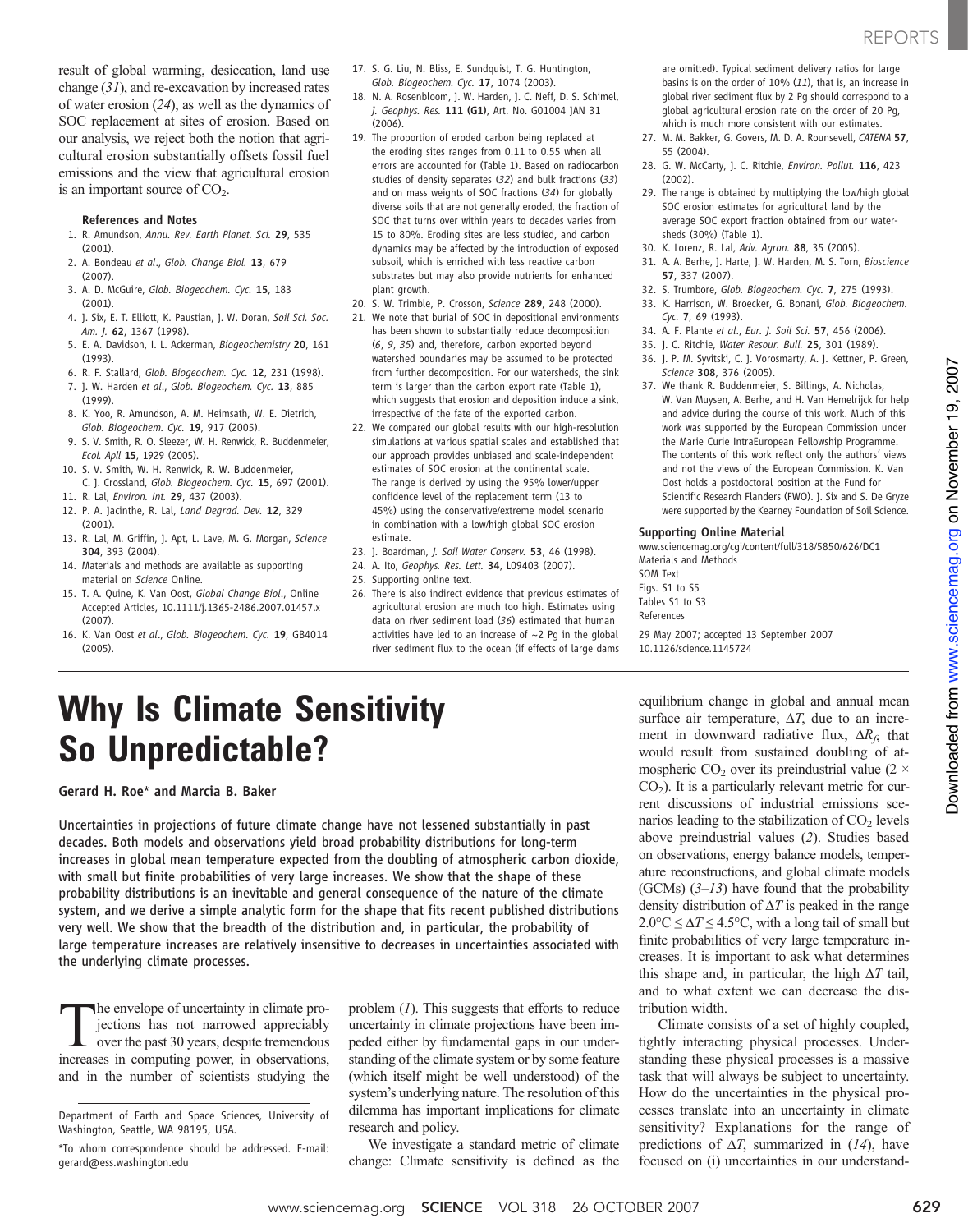## REPORTS

ing of the individual physical processes (in particular, those associated with clouds), (ii) complex interactions among the individual processes, and (iii) the chaotic, turbulent nature of the climate system, which may give rise to thresholds, bifurcations, and other discontinuities, and which remains poorly understood on a theoretical level. We show here that the explanation is far more fundamental than any of these.

We use the framework of feedback analysis (15) to examine the relationship between the uncertainties in the individual physical processes and the ensuing shape of the probability distribution of  $\Delta T$ . Because we are considering an equilibrium temperature rise, we consider only time-independent processes.

Let  $\Delta T = \lambda \Delta R_f$ , where  $\lambda$  is a constant. In the absence of feedback processes, climate models show  $\lambda = \lambda_0 = 0.30$  to 0.31 [K/(W/m<sup>2</sup>)] (where  $\lambda_0$  is the reference climate sensitivity) (16), giving an equilibrium increase  $\Delta T_0 \approx 1.2$ °C in response to sustained  $2 \times CO_2$ . Because of atmospheric processes, however, the climate sensitivity has a value  $\Delta T \neq \Delta T_0$ . Conceptually, the forcing  $\Delta R_f$  produces a temperature change  $\Delta T$ , which induces changes in the underlying processes. These changes modify the effective forcing, which, in turn, modifies  $\Delta T$ . We assume that the total change in forcing resulting from these changes is a constant C times  $\Delta T$ . Thus,  $\Delta T = \lambda_0 \left( \Delta R_f + C \Delta T \right)$ , or

$$
\frac{\Delta T}{\Delta R_f} \equiv \lambda = \frac{\lambda_0}{1 - f} \tag{1}
$$

Here, the total feedback factor  $f \equiv \lambda_0$  C (15). Clearly, the gain  $G \equiv \Delta T / \Delta T_0 > 1$  if  $f > 0$ , which appears to be the case for the climate system. The range  $2^{\circ}C \leq \Delta T \leq 4.5^{\circ}C$  corresponds to  $1.7 \le G \le 3.7$  and  $0.41 \le f \le 0.73$ . Under our definitions, the feedback factors for individual processes are linearly additive, but the temperature changes, or gains, from individual processes are not [see the supporting online material (SOM)].

The uncertainties in measurements and in model parameterizations can be represented as uncertainties in  $f$ . Let the average value of  $f$  be f and let its SD be  $\sigma_f$ , the sum of uncertainties from all the component feedback processes.  $\sigma_f$ can be interpreted in three ways: uncertainty in understanding physical processes, uncertainty in observations used to evaluate  $f$ , and, lastly, inherent variability in the strengths of the major feedbacks. If  $\sigma_f$  is fairly small, we see from Eq. 1 that the uncertainty in the gain,  $\delta G$ , is

$$
\delta G \approx \frac{1}{(1-\overline{f})^2} \sigma_f \equiv (\overline{G})^2 \sigma_f \qquad (2)
$$

Thus for  $\overline{G} \approx 3$  (corresponding to  $\overline{\Delta T} \approx 3.6$ °C), uncertainties in feedbacks are magnified by almost an order of magnitude in their effect on the uncertainties in the gain. A second point is that even if  $\sigma_f$  is not large,  $\delta G$  will be large if  $\overline{f}$ approaches 1: Uncertainty is inherent in a system where the net feedbacks are substantially positive.

Finally, Eq. 2 shows that it is the sum of all the uncertainties in the feedbacks that determines  $\delta G$ ; the uncertainties in the large positive feedbacks are not more important than the others. For example, a compilation of values of the feedback factors extracted from several GCMs (17) finds considerable intermodel scatter in the albedo feedback, and although the average magnitude of this feedback is not high, this scatter has an important impact on the uncertainty in the total climate sensitivity.

We now derive the shape of the distribution  $h_T(\Delta T)$ : the probability density that the climate sensitivity is  $\Delta T$ . The important

Fig. 1. Demonstration of the relationships linking  $h<sub>T</sub>(\Delta T)$  to  $h<sub>f</sub>(f)$ .  $\Delta T_0$  is the sensitivity in the absence of feedbacks. If the mean estimate  $12$ of the total feedbacks is substantially positive, any distribution in  $h_f(f)$  will  $\frac{\Delta T_0}{1-f}$  $\Delta T$  (°C) lead to a highly skewed distribution in  $\Delta T$ . For the purposes of illustration, a normal distribution in  $h_f(f)$ is shown with a mean of 0.65 and a  $h_T(\Delta T)$ SD of 0.13, typical to that obtained from feedback studies of GCMs (17, 18). The dot-dashed lines represent 95% confidence intervals  $h_f(f)$ on the distributions. Note that values of  $f \geq 1$  imply an unphysical,  $\overline{0}$  $\overline{02}$  $\overline{08}$ catastrophic runaway feedback.  $0.4$ 0.6  $1.2$ Feedback factor **B A** Probability density (°C<sup>-1</sup>) Probability density (°C<sup>-1</sup>) Probability density (°C<sup>-1</sup> Probability density (°C f,  $\sigma_{\!\!f}^{}\!=0.65, \, 0.30$ f, σ<sub>τ</sub> = 0.75, 0.20 0.5 0.5 f, σ f = 0.65, 0.25 f, σ<sub>f</sub> = 0.70, 0.20 f, σ f = 0.65, 0.20 f, σ<sub>τ</sub> = 0.65, 0.20 0.4 0.4 f,  $\sigma_{\!\scriptscriptstyle\rm f}=$  0.65, 0.15 f, σ<sub>f</sub> = 0.60, 0.20 f,  $\sigma_{\!\!f}^{}\!=0.65, \, 0.10$ f, σ<sub>f</sub> = 0.55, 0.20 0.3 0.3 0.2 0.2 0.1 0.1  $\Omega$  $\Omega$ 0  $5$  10  $15$ <br>Climate sensitivity to 2 x CO<sub>2</sub> ( $^{\circ}$ C) 0  $5$  10  $15$ <br>Climate sensitivity to 2 x CO<sub>2</sub> ( $^9$ C) **Cumulative probability O D** 1 1 Cumulative probability Cumulative probability Cumulative probability f, σ<sub>f</sub> = 0.65, 0.30 f, σ<sub>f</sub> = 0.75, 0.20 0.8 f, σ f = 0.65, 0.25 f, σ<sub>τ</sub> = 0.70, 0.20 0.8 f, σ<sub>f</sub> = 0.65, 0.20 f, σ<sub>f</sub> = 0.65, 0.20 f, σ f = 0.65, 0.15 0.6 f, σ<sub>f</sub> = 0.60, 0.20 0.6 f,  $\sigma_{\!\!f}^{}\!=0.65, \, 0.10$ f, σ<sub>τ</sub> = 0.55, 0.20 0.4 0.4 0.2 0.2 0 5 10 15 0  $\sqrt{2}$ 15<br>°C)  $0^{15}$   $10^{15}$   $10^{15}$   $10^{15}$   $10^{15}$   $10^{15}$   $10^{15}$   $10^{15}$   $10^{15}$   $10^{15}$   $10^{15}$   $10^{15}$   $10^{15}$   $10^{15}$   $10^{15}$   $10^{15}$   $10^{15}$   $10^{15}$   $10^{15}$   $10^{15}$   $10^{15}$   $10^{15}$   $10^{15}$   $10^{15}$   $10^{15$ Climate sensitivity to 2 x CO<sub>2</sub> (°C)

Fig. 2. Probability density distributions (A and B) and cumulative probability distributions (C and **D**) for climate sensitivity, calculated from Eq. 3, for a range of  $\overline{f}$  and  $\sigma_f$ . In (C) and (D), the gray lines bound the 95% confidence interval. The peak and the shape of the density distributions are thes bound the 93% commence interval. The peak and the shape of the density distributions are<br>sensitive to both  $\overline{f}$  and  $\sigma_f$  only for  $\Delta T \le \approx 5^{\circ}$ C. The cumulative distributions show 50% probability that  $\Delta T \ge 1/(1-\overline{f})$ , independent of  $\sigma_f$ , and there is little dependence on  $\sigma_f$  of the probability that  $\Delta T > \approx 10^{\circ}$ C. These features of the distributions imply that diminishing  $\sigma_f$  will have a relatively small impact on uncertainties in sensitivity estimates. See also SOM.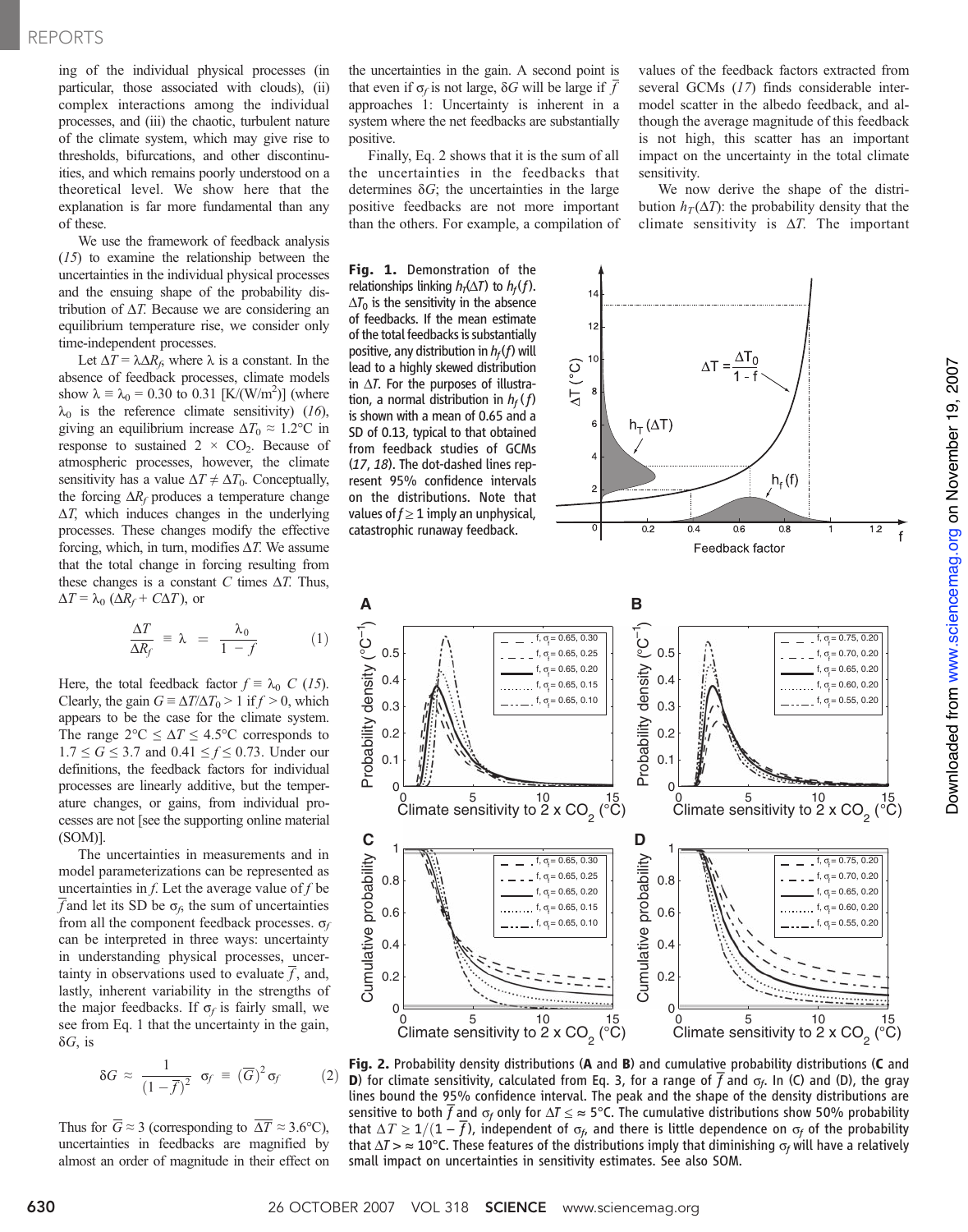features of this distribution are the location of its peak and the shape and extent of the distribution at large  $\Delta T$ . We focus on the relationships between these features and the parameters of the feedback distribution, f and  $\sigma_f$ .

Figure 1 is a schematic picture of the relationships linking  $h_T(\Delta T)$  to  $h_f(f)$ , the probability distribution of  $f$ . The reason for the long tail of typical climate sensitivity distributions is immediately evident [see also (3)]. Uncertainties in climate processes, and hence feed-

## Fig. 3. Climate sensitivity distributions: (A) from (18), which calculated  $(f, \sigma_f)$  of (0.62, 0.13) from a suite of GCM simulations; (B) from (17), which found  $(f, \sigma_f)$  of (0.7, 0.14) from a different suite of models; and (C) from the ~5700-member multiensemble climateprediction. net (9, 10) for different choices of cloud processes. [Data were provided courtesy of B. M. Sanderson] (D) Fit of Eq. 3 to the result of  $(10)$ , which was found by estimating the mode of the probability density and its accompanying  $\Delta T$  and solving for  $(f, \sigma_f)$  from Eqs. 2 and 3, which yielded values of (0.67, 0.12).

backs, have a very asymmetric projection onto the climate sensitivity. As the peak in the  $h_f(f)$ distribution moves toward  $f = 1$ , the probability of large  $\Delta T$  also grows. The basic shape of  $h_T$  $(\Delta T)$  is not an artifact of the analyses or choice of model parameters. It is an inevitable consequence of a system in which the net feedbacks are substantially positive.

Formally,  $h_T(\Delta T)$  is related to  $h_f(f)$  by the relationship  $h_T(\Delta T) = h_f(f(\Delta T))(df/d\Delta T) =$  $\Delta T_0 / \left(\Delta T\right)^2 h_f \left(1 - \frac{\Delta T_0}{\Delta T}\right)$ . As is common-





Fig. 4. Climate sensitivity distributions from various studies with the use of a wide variety of methods (black lines) and overlain with a fit of Eq. 3 (green lines), as described in Fig. 3: (A) from (11), fit with ( $\bar f$ ,  $\sigma_{\!\rho}$ ) = (0.58, 0.17) and (0.63, 0.21); (**B**) from (*8*), fit with  $(\bar{f}, \sigma_f) = (0.67, 0.10)$  and (0.60, 0.14); (**C**) from (*6*), fit with  $(f, \sigma_f)$  = (0.64, 0.20) and (0.56, 0.16); (D) from (4), fit with  $(f, \sigma_f)$  = (0.82, 0.11), (0.65, 0.14), and (0.15, 0.28); (E) from (5), fit with ( $\bar{f}$ ,  $\sigma_f$ ) = (0.86, 0.35) [see also (29)]; and (F) from (12), fit with ( $\bar{f}$ ,  $\sigma_f$ ) = (0.72, 0.17), (0.75, 0.19), and (0.77, 0.21).

place, we assume the errors in the feedback factors are normally distributed:  $h_f(f) =$ 

$$
\left(\frac{1}{\sigma_f \sqrt{2\pi}}\right) exp\left[-\frac{1}{2}\left(\frac{(f-\overline{f})}{\sigma_f}\right)^2\right].
$$
 Although the gen-

eral features of our results do not depend on this assumption, it facilitates our analysis. Then,

$$
h_T(\Delta T) = \left(\frac{1}{\sigma_f \sqrt{2\pi}}\right) \frac{\Delta T_0}{\Delta T^2}
$$

$$
\times \exp\left[-\frac{1}{2} \left(\frac{(1-\overline{f} - \frac{\Delta T_0}{\Delta T})}{\sigma_f}\right)^2\right]
$$
(3)

Equation 3 shows how uncertainties in feedbacks lead to uncertainty in the response of a system of linear feedbacks. It can be shown that it is algebraically equivalent to a Bayesian derivation of a "posterior" distribution  $h(\Delta T)$  based on a uniform previous distribution on feedbacks (SOM). As noted above, several studies have described climate sensitivity distributions similar in form to that indicated in Fig. 1  $(4-13)$ , but the particular power of Eq. 3 is that it provides a simple interpretation of the shape of these distributions. It is also a function that maps uncertainties in feedback processes onto uncertainties in climate sensitivity and therefore permits an analysis of its parametric dependencies. Figure 2 shows  $h_T(T)$  and  $p_{\text{cum}}(\Delta T_c)$ , the cumulative probability that the climate sensitivity  $\Delta T$  will exceed a given threshold,  $\Delta T_c$ , for a range of values of  $\overline{f}$  and  $\sigma_f$  From Eq. 3, it can be shown that, for all  $\sigma_f$  half the area under the curve occurs for  $\Delta T \leq \Delta T_{0.5}$ . Decreasing either  $\sigma_f$  or  $\bar{f}$  concentrates the distribution around  $\Delta T = \Delta T_{0.5}$ .

The cumulative probability distributions show that decreasing  $\sigma_f$  or  $\overline{f}$  steadily reduces the cumulative probability of large climate changes (e.g.,  $\Delta T \ge 8$ °C). However, the probability that  $\Delta T$  lies in the interval immediately outside the range of the Intergovernmental Panel on Climate Change (IPCC) (say,  $4.5^{\circ}C \leq \Delta T \leq 8^{\circ}C$ ) is very insensitive to  $\sigma_f$  and  $\bar{f}$  and changes little with  $\Delta T_c$ . The cumulative probability distributions (Fig. 2, C and D) are driven by the extreme tail of the  $h_T(\Delta T)$ distribution, which is a consequence of our choice of a Gaussian for  $h_f(f)$ . Even if an  $h_f(f)$  without an extreme tail is assumed, the probability distributions in the interval beyond the IPCC range remain insensitive to changes in  $\sigma_f$  (SOM).

Thus, foreseeable improvements in the understanding of physical processes, and in the estimation of their effects from observations, will not yield large reductions in the envelope of climate sensitivity. This relative insensitivity of the probability distributions to  $\sigma_f$  is also a likely reason why uncertainty in climate sensitivity estimates has not diminished substantially in the past three decades.

We next compare  $h_T(\Delta T)$  from Eq. 3 with selected published distributions of climate sensi-